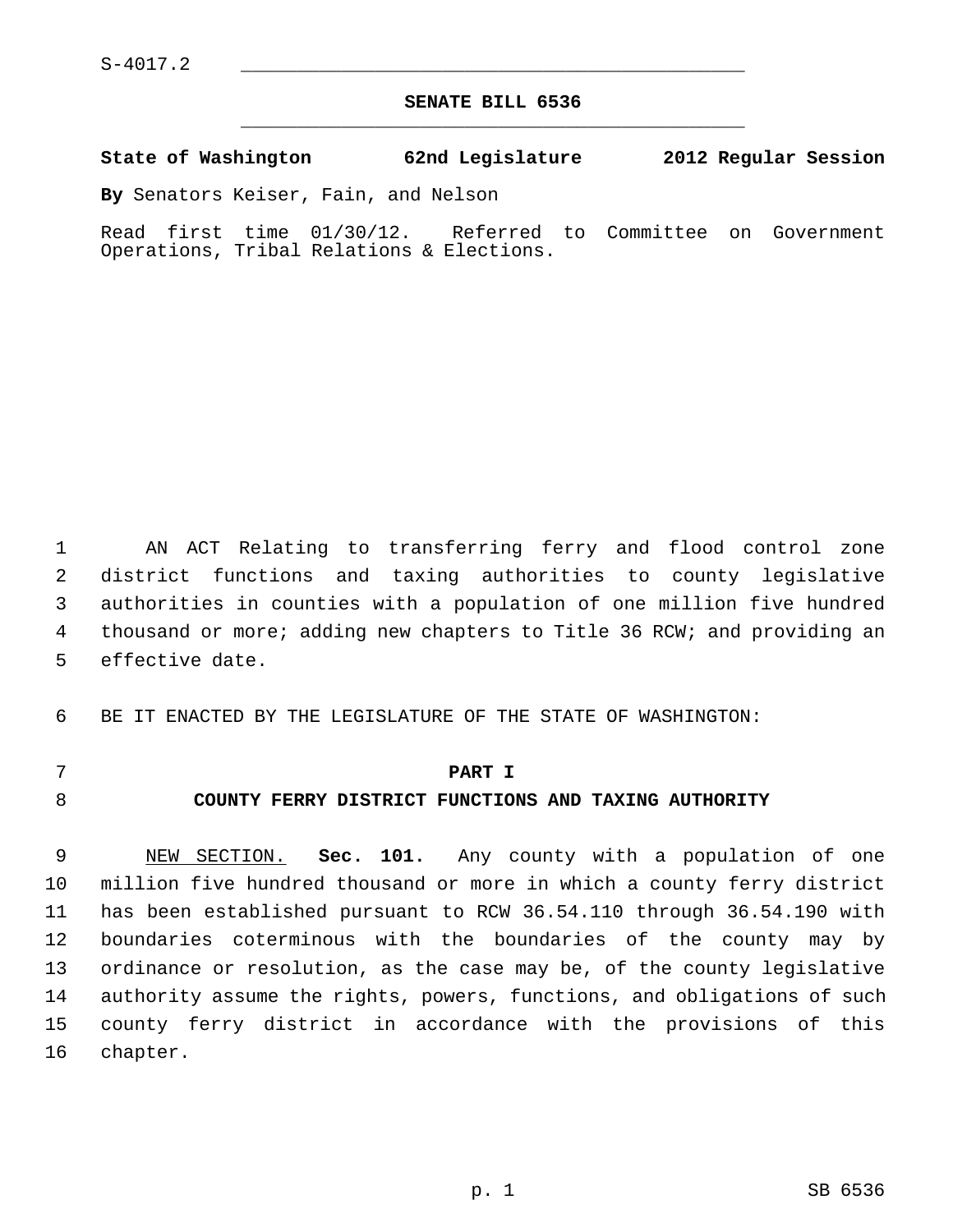1 NEW SECTION. **Sec. 102.** The assumption of the rights, powers, 2 functions, and obligations of a county ferry district may be initiated 3 by the adoption of an ordinance or a resolution, as the case may be, by 4 the county legislative authority indicating its intention to conduct a 5 hearing concerning assumption of such rights, powers, functions, and 6 obligations. In the event the county legislative authority adopts such 7 an ordinance or a resolution of intention, such ordinance or resolution 8 must set a time and place at which it will consider the proposed 9 assumption of the rights, powers, functions, and obligations of the 10 county ferry district, and must state that all persons interested may 11 appear and be heard. Such ordinance or resolution of intention must 12 be published for at least two times during the two weeks next preceding 13 the scheduled hearing in newspapers of daily general circulation 14 printed or published in the county in which the county ferry district 15 is to be located.

16 NEW SECTION. **Sec. 103.** At the time scheduled for the hearing in 17 the ordinance or resolution of intention, the county legislative 18 authority must consider the assumption of the rights, powers, 19 functions, and obligations of the county ferry district, and hear those 20 appearing and all protests and objections to it. The county 21 legislative authority may continue the hearing from time to time, not 22 exceeding sixty days in all.

23 NEW SECTION. **Sec. 104.** (1) If, after receiving testimony, the 24 county legislative authority determines that the public interest or 25 welfare would be satisfied by the county assuming the rights, powers, 26 immunities, functions, and obligations of the county ferry district, 27 the county legislative authority may declare that to be its intent and 28 assume such rights, powers, immunities, functions, and obligations by 29 ordinance or resolution, as the case may be, providing thereby that the 30 county is vested with every right, power, immunity, function, and 31 obligation currently granted to or possessed by the county ferry 32 district pursuant to RCW 36.54.110 through 36.54.190 (including RCW 33 36.54.130 relating to county ferry district authority to levy and use 34 an annual ad valorem property tax) and other provisions of state law 35 applicable to county ferry districts established under RCW 36.54.110 36 through 36.54.190. However, in exercising such rights, powers,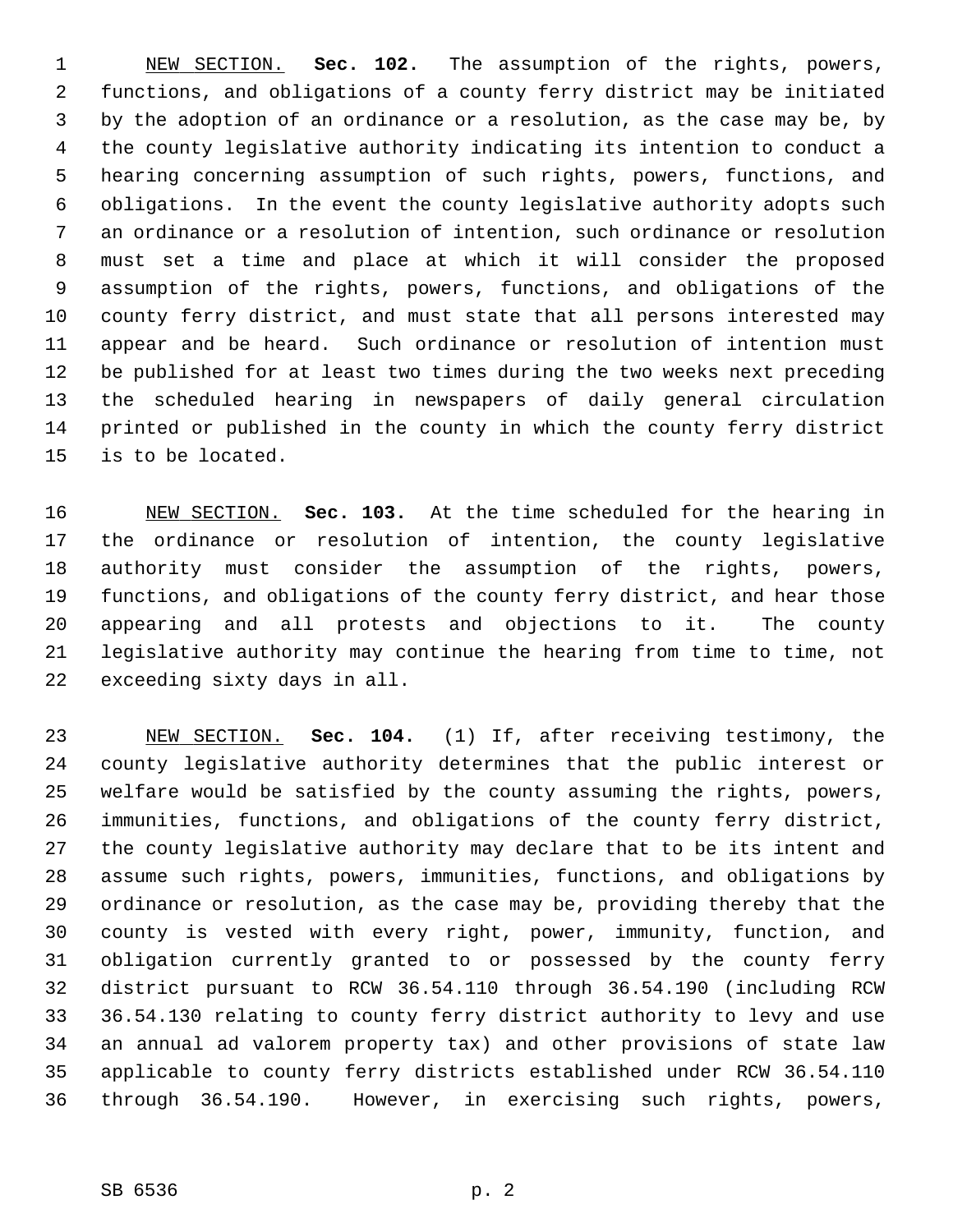1 immunities, functions, and obligations, all actions must be taken in 2 the name of the county and title to all property or property rights 3 vest in the county.

 4 (2) Upon assumption of the rights, powers, immunities, functions, 5 and obligations of the county ferry district by the county, the 6 governing body established pursuant to the provisions of RCW 7 36.54.110(5) must be abolished; such provision must be inapplicable to 8 the county; and the county legislative authority is thereafter vested 9 with all rights, powers, immunities, functions, and obligations 10 otherwise vested by law in the governing board of the county ferry 11 district. However, in any county with a home rule charter such rights, 12 powers, functions, and obligations vest in accordance with the 13 executive and legislative responsibilities defined in such charter.

14 NEW SECTION. **Sec. 105.** Employees and personnel of the county 15 ferry district do not automatically become employees of the county.

16 NEW SECTION. **Sec. 106.** No transfer of any function made pursuant 17 to this chapter may be construed to impair or alter any existing rights 18 acquired under the provisions of RCW 36.54.110 through 36.54.190 or any 19 other provision of law relating to county ferry districts, nor as 20 impairing or altering any actions, activities, or proceedings validated 21 thereunder, nor as impairing or altering any civil or criminal 22 proceedings instituted thereunder, nor any rule, regulation, or order 23 promulgated thereunder, nor any administrative action taken thereunder; 24 and neither the assumption of control of any county ferry district 25 function by a county, nor any transfer of rights, powers, functions, 26 and obligations as provided in this chapter, may impair or alter the 27 validity of any act performed by such county ferry district or division 28 thereof or any officer thereof prior to the assumption of such rights, 29 powers, functions, and obligations by any county as authorized by this 30 chapter. Furthermore, an ad valorem property tax levy upon real and 31 personal property authorized by RCW 36.54.130 and levied by a county as 32 authorized by this chapter must be treated as a levy by a county ferry 33 district for all purposes including, but not limited to, limitations on 34 levies contained in RCW 84.52.043.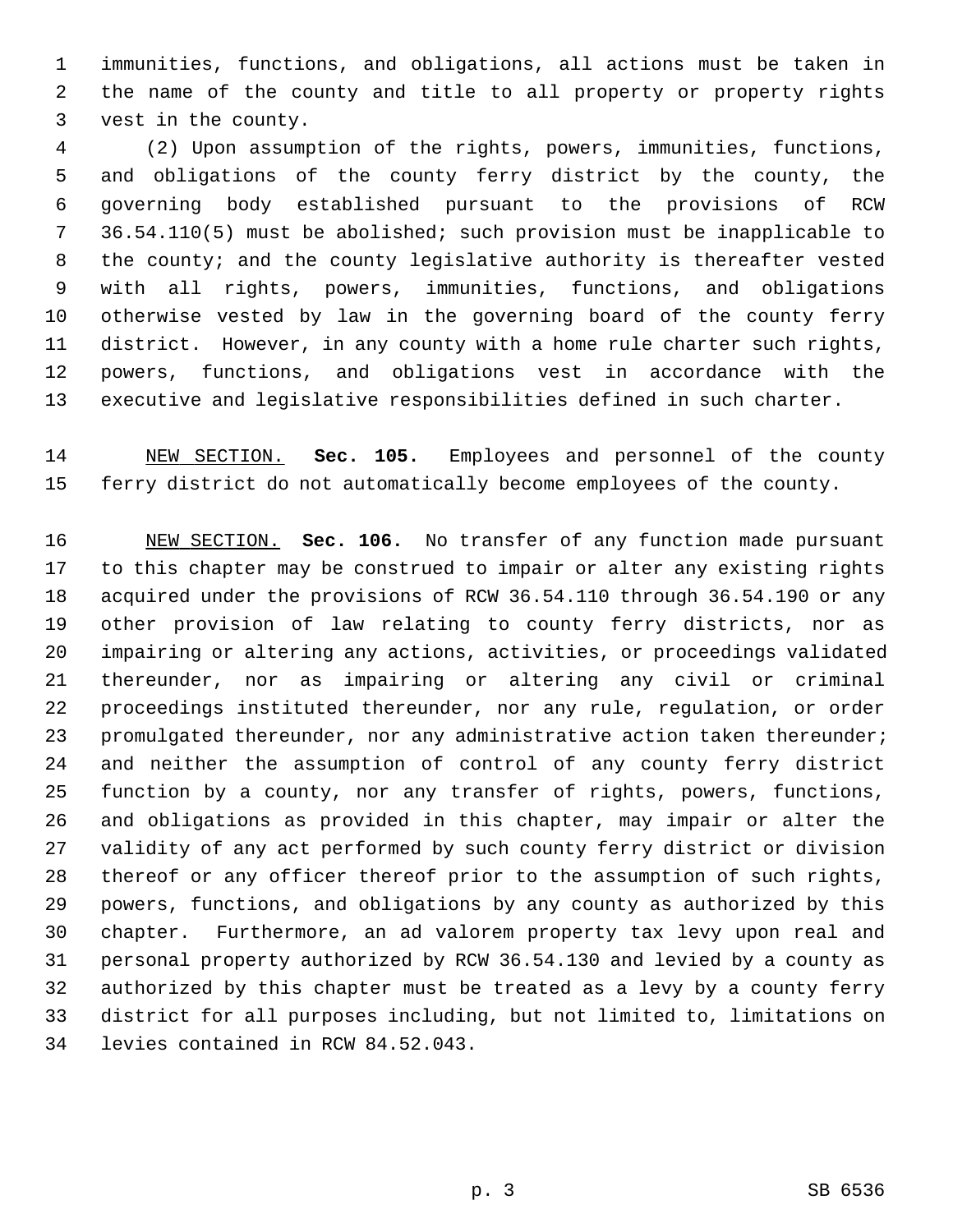1 NEW SECTION. **Sec. 107.** (1) All rules and regulations, and all 2 pending business before the board of any county ferry district 3 transferred pursuant to the provisions of this chapter must be 4 continued and acted upon by the county.

 5 (2) All existing contracts and obligations of the transferred 6 county ferry district remain in full force and effect, and must be 7 performed by the county. No transfer authorized in this chapter 8 affects the validity of any official act performed by any official or 9 employee prior to the transfer authorized pursuant to this chapter.

10 NEW SECTION. **Sec. 108.** (1) When the rights, powers, functions, 11 and obligations of a county ferry district are transferred pursuant to 12 this chapter, all real and personal property owned by the county ferry 13 district becomes that of the county.

14 (2) All reports, documents, surveys, books, records, files, papers, 15 or other writings relating to the administration of the powers, duties, 16 and functions transferred pursuant to this chapter and available to the 17 county ferry district must be made available to the county.

18 (3) All cabinets, furniture, office equipment, motor vehicles, and 19 other tangible property employed in carrying out the rights, powers, 20 functions, and obligations transferred by this chapter and available to 21 the county ferry district must be made available to the county.

22 (4) All funds, credits, or other assets held in connection with 23 powers, duties, and functions transferred under this section must be 24 assigned to the county.

25 (5) Any appropriations or federal grant made to the county ferry 26 district for the purpose of carrying out the rights, powers, 27 functions, and obligations authorized to be assumed by a county 28 pursuant to this chapter, on the effective date of such transfer, must 29 be credited to the county for the purpose of carrying out such 30 transferred rights, powers, functions, and obligations.

31 NEW SECTION. **Sec. 109.** (1) The county must assume and agree to 32 provide for the payment of all of the indebtedness of the county ferry 33 district including the payment and retirement of outstanding general 34 obligation and revenue bonds issued by the county ferry district. 35 Until the indebtedness of a county ferry district assumed by a county 36 under this chapter has been discharged, all property within the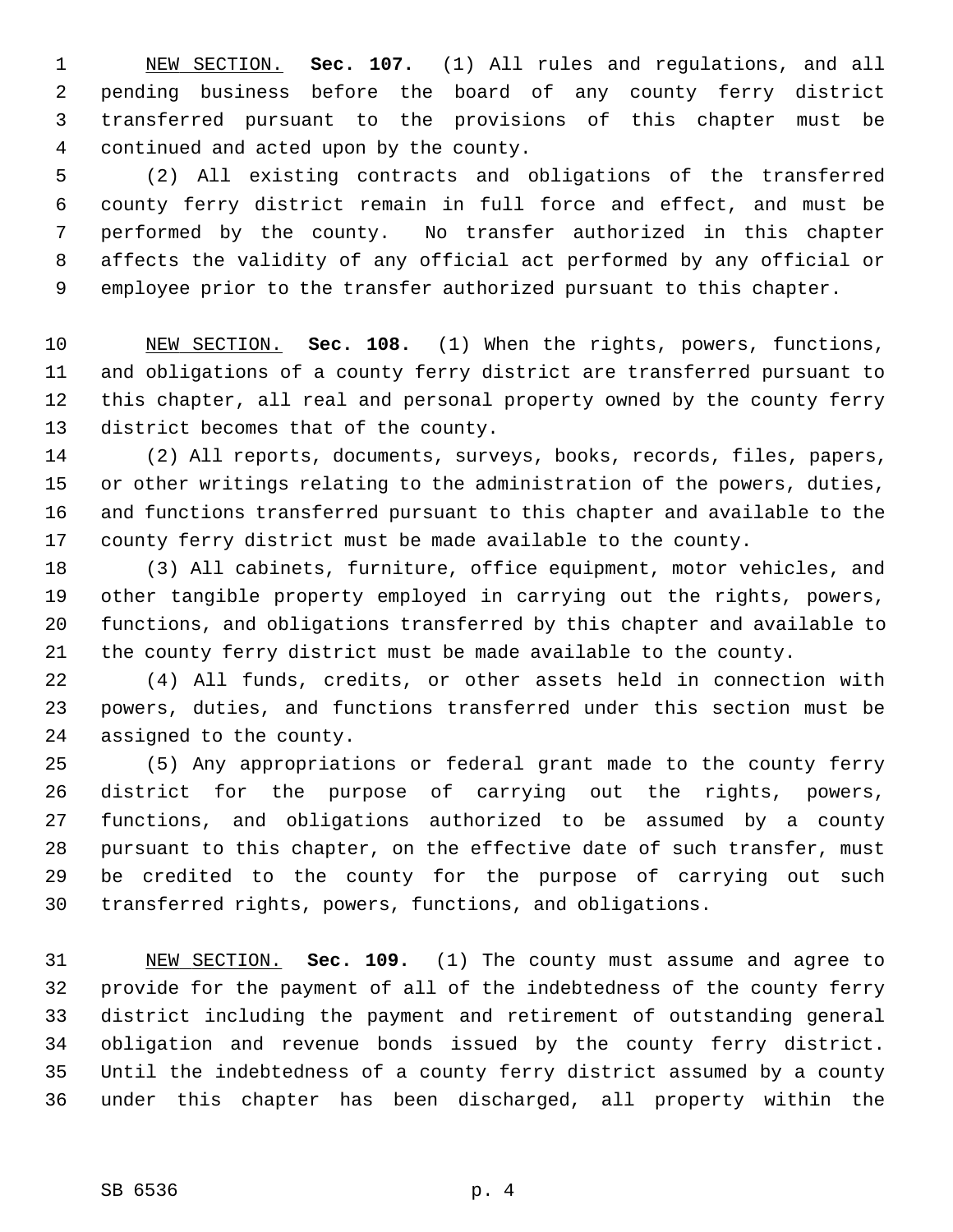1 boundaries of the county ferry district and the owners and occupants of 2 that property continue to be liable for taxes, special assessments, and 3 other charges legally pledged to pay the indebtedness of the county 4 ferry district. The county must assume the obligation of causing the 5 payment of such indebtedness, collecting such taxes, assessments, and 6 charges, and observing and performing the other contractual obligations 7 of the county ferry district. The legislative authority of the county 8 must act in the same manner as the governing body of the county ferry 9 district for the purpose of certifying the amount of any property tax 10 to be levied and collected therein, and may cause service and other 11 charges and assessments to be collected from such property or owners or 12 occupants thereof, enforce such collection, and perform all acts 13 necessary to ensure performance of the contractual obligations of the 14 county ferry district in the same manner and by the same means as if 15 the property of the county ferry district had not been acquired by the 16 county.

17 (2) When a county assumes the obligation of paying indebtedness of 18 a county ferry district and if property taxes or assessments have been 19 levied and service and other charges have accrued for such purpose but 20 have not been collected by the county ferry district prior to such 21 assumption, the same when collected must belong and be paid to the 22 county and be used by such county so far as necessary for payment of 23 the indebtedness of the county ferry district existing and unpaid on 24 the date such county assumed that indebtedness. Any funds received by 25 the county which have been collected for the purpose of paying any 26 bonded or other indebtedness of the county ferry district must be used 27 for the purpose for which they were collected and for no other purpose 28 until such indebtedness has been paid and retired or adequate provision 29 has been made for such payment and retirement. No transfer of property 30 as provided in this chapter derogates from the claims or rights of the 31 creditors of the county ferry district or impair the ability of the 32 county ferry district to respond to its debts and obligations.

## 33 **PART II**

### 34 **FLOOD CONTROL ZONE DISTRICT FUNCTIONS AND TAXING AUTHORITY**

35 NEW SECTION. **Sec. 201.** (1) Any county with a population of over 36 one million five hundred thousand persons in which a flood control zone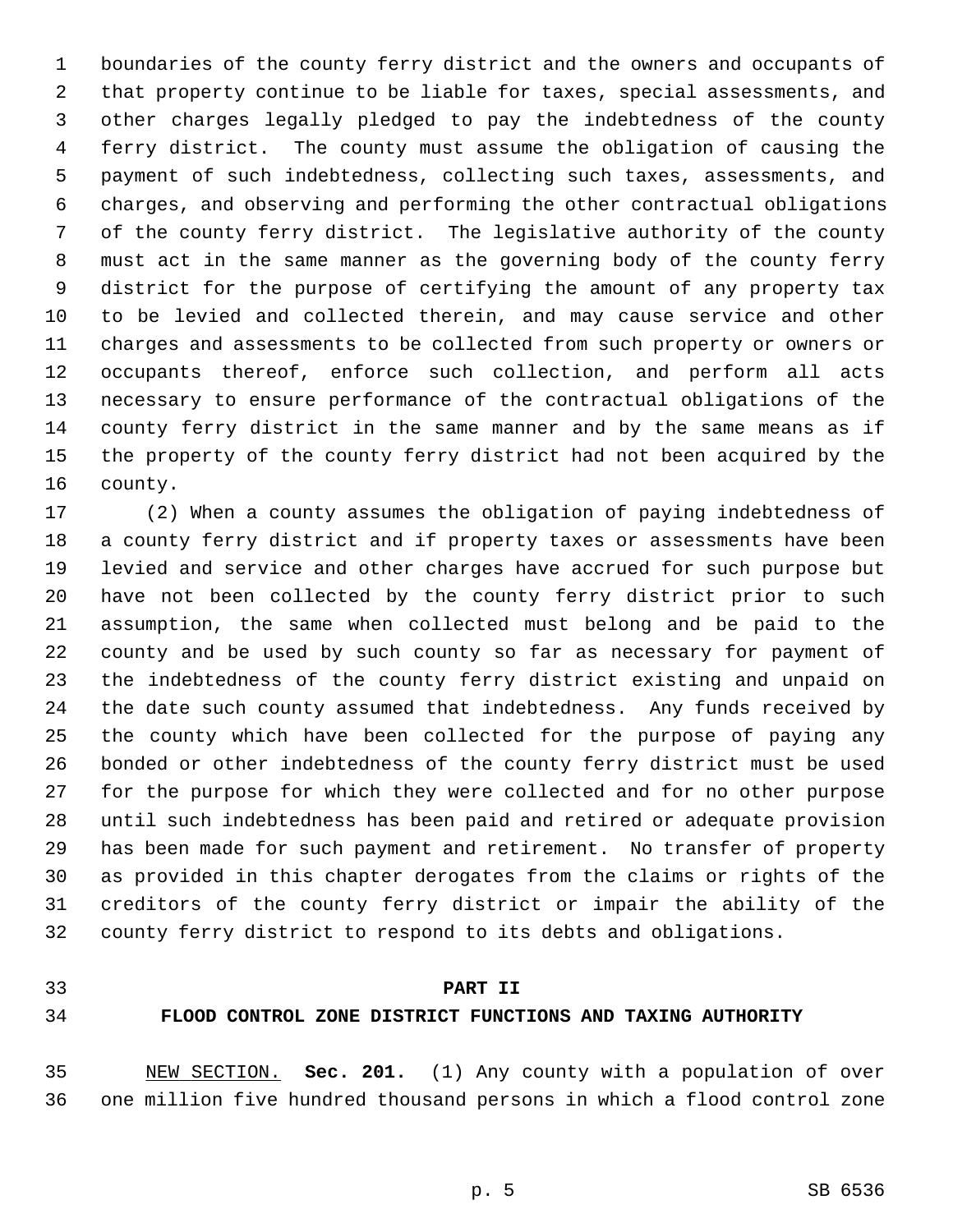1 district has been established under chapter 86.15 RCW with boundaries 2 coterminous with the boundaries of the county may by ordinance or by 3 resolution, as the case may be, of the county legislative authority 4 assume the rights, powers, immunities, functions, and obligations of 5 such flood control zone district in accordance with the provisions of 6 this chapter.

7 (2) The definitions in RCW 86.15.010 apply to this chapter.

 8 NEW SECTION. **Sec. 202.** The assumption of the rights, powers, 9 immunities, functions, and obligations of a flood control zone district 10 may be initiated by the adoption of an ordinance or a resolution, as 11 the case may be, by the county legislative authority indicating its 12 intention to conduct a hearing concerning assumption of such rights, 13 powers, immunities, functions, and obligations. In the event the 14 county legislative authority adopts such an ordinance or a resolution 15 of intention, such ordinance or resolution must set a time and place at 16 which it will consider the proposed assumption of the rights, powers, 17 immunities, functions, and obligations of the flood control zone 18 district, and must state that all persons interested may appear and be 19 heard. Such ordinance or resolution of intention must be published at 20 least two times during the two weeks next preceding the scheduled 21 hearing in newspapers of daily general circulation printed or published 22 in the county in which the flood control zone district is located.

23 NEW SECTION. **Sec. 203.** At the time scheduled for the hearing in 24 the ordinance or resolution of intention, the county legislative 25 authority must consider the assumption of the rights, powers, 26 immunities, functions, and obligations of the flood control zone 27 district, and hear those appearing and all protests and objections to 28 it. The county legislative authority may continue the hearing from 29 time to time, not exceeding sixty days in all.

30 NEW SECTION. **Sec. 204.** (1) If, after receiving testimony, the 31 county legislative authority determines that the public interest or 32 welfare would be satisfied by the county assuming the rights, powers, 33 immunities, functions, and obligations of the flood control zone 34 district, the county legislative authority may declare that to be its 35 intent and assume such rights, powers, immunities, functions, and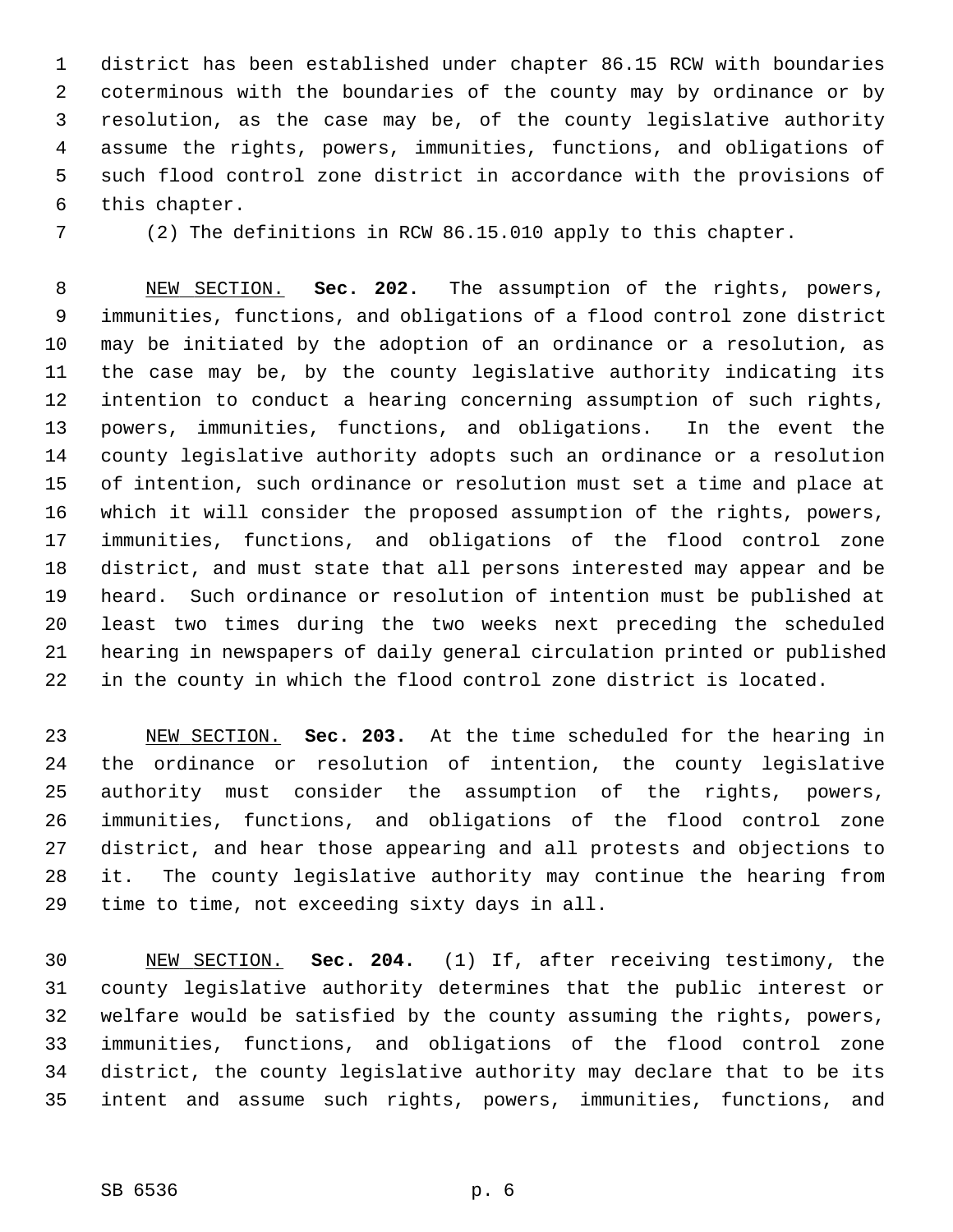1 obligations by ordinance or resolution, as the case may be, providing 2 thereby that the county is vested with every right, power, immunity, 3 function, and obligation currently granted to or possessed by the flood 4 control zone district pursuant to chapter 86.15 RCW (including RCW 5 86.15.160(3) relating to flood control zone district authority to levy 6 and use an annual ad valorem property tax and other provisions of state 7 law applicable to flood control zone districts established under 8 chapter 86.15 RCW. However, in exercising such rights, powers, 9 immunities, functions, and obligations, all actions must be taken in 10 the name of the county and title to all property or property rights 11 vests in the county, and the proviso contained in RCW 86.15.080(1) does 12 not apply to such county.

13 (2) Upon assumption of the rights, powers, immunities, functions, 14 and obligations of the flood control zone district by the county, the 15 board of supervisors established under RCW 86.15.050 must be abolished, 16 and the provisions of RCW 86.15.050 through 86.15.060 and 86.15.120 are 17 inapplicable to the county, and the county legislative authority is 18 thereafter vested with all rights, powers, immunities, functions, and 19 obligations otherwise vested by law in the flood control zone district. 20 However, in any county with a home rule charter such rights, powers, 21 functions, and obligations vest in accordance with the executive and 22 legislative responsibilities defined in such charter.

23 NEW SECTION. **Sec. 205.** No transfer of any function made pursuant 24 to this chapter may be construed to impair or alter any existing rights 25 acquired under the provisions of chapter 86.15 RCW or any other 26 provision of law relating to flood control zone districts, nor as 27 impairing or altering any actions, activities, or proceedings validated 28 thereunder, nor as impairing or altering any civil or criminal 29 proceedings instituted thereunder, nor any rule, regulation, or order 30 promulgated thereunder, nor any administrative action taken thereunder; 31 and neither the assumption of control of any flood control zone 32 district function by a county, nor any transfer of rights, powers, 33 immunities, functions, and obligations as provided in this chapter, may 34 impair or alter the validity of any act performed by such flood control 35 zone district or any officer thereof prior to the assumption of such 36 rights, powers, immunities, functions, and obligations by any county as 37 authorized by this chapter. Furthermore, an ad valorem property tax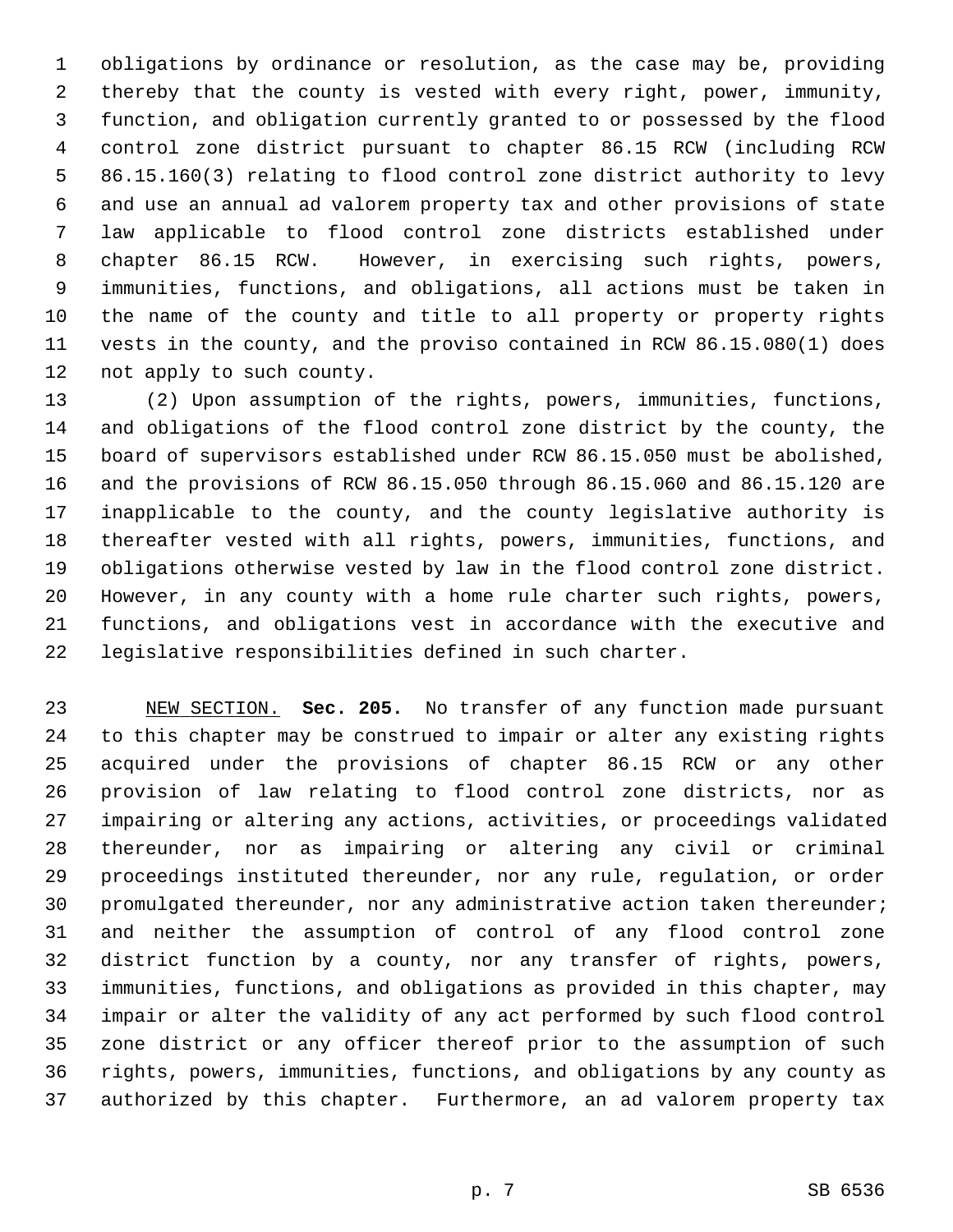1 levy authorized by RCW 86.15.160 and levied by a county as authorized 2 by this chapter must be treated as a levy by a county flood control 3 zone district for all purposes, including, but not limited to, 4 provisions related to levies contained in RCW 84.52.010, 84.52.043, and 5 84.52.815.

 6 NEW SECTION. **Sec. 206.** (1) All rules and regulations, and all 7 pending business before the board of any flood control zone district 8 transferred pursuant to the provisions of this chapter must be 9 continued and acted upon by the county.

10 (2) All existing contracts and obligations of the transferred flood 11 control zone district must remain in full force and effect, and must be 12 performed by the county. No transfer authorized in this chapter 13 affects the validity of any official act performed by any official or 14 employee prior to the transfer authorized pursuant to this chapter.

15 NEW SECTION. **Sec. 207.** (1) When the rights, powers, immunities, 16 functions, and obligations of a flood control zone district are 17 transferred pursuant to this chapter, all real and personal property 18 owned by the flood control zone district becomes that of the county, 19 and the provisions of RCW 86.15.210 do not apply to such county, except 20 that a diking, drainage, or sewerage improvement district, flood 21 control district, diking district, drainage district, intercounty 22 diking and drainage district, or zone may convey title to any property 23 improvements or assets of the districts to the county or a zone for 24 flood control purposes.

25 (2) All reports, documents, surveys, books, records, files, papers, 26 or other writings relating to the administration of the powers, duties, 27 and functions transferred pursuant to this chapter and available to the 28 flood control zone district must be made available to the county.

29 (3) All cabinets, furniture, office equipment, motor vehicles, and 30 other tangible property employed in carrying out the rights, powers, 31 functions, and obligations transferred by this chapter and available to 32 the flood control zone district must be made available to the county.

33 (4) All funds, credits, or other assets held in connection with 34 powers, duties, and functions transferred under this section must be 35 assigned to the county.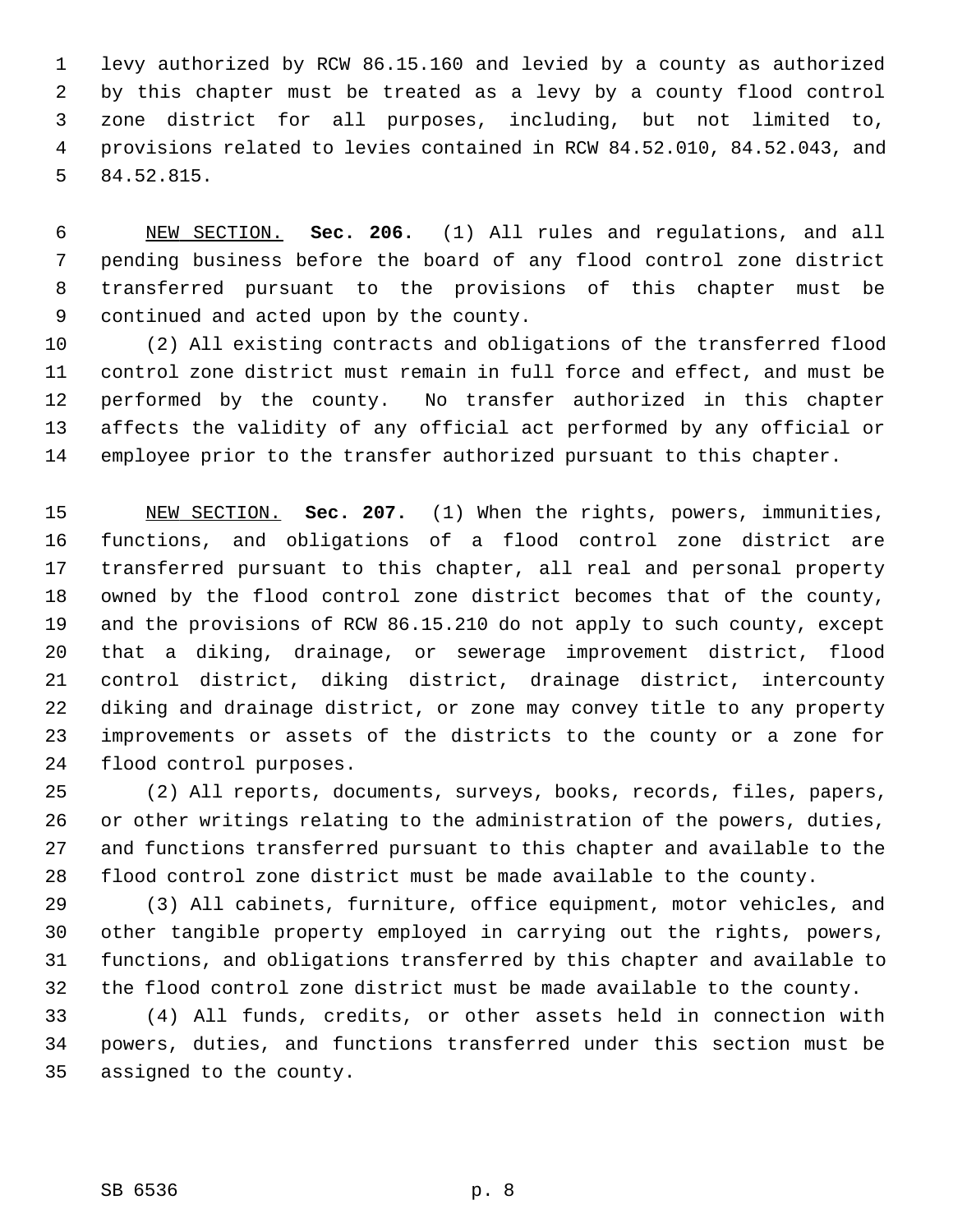1 (5) Any appropriations or federal grant made to the flood control 2 zone district for the purpose of carrying out the rights, powers, 3 immunities, functions, and obligations authorized to be assumed by a 4 county pursuant to this chapter, on the effective date of such 5 transfer, must be credited to the county for the purpose of carrying 6 out such transferred rights, powers, immunities, functions, and 7 obligations.

 8 NEW SECTION. **Sec. 208.** (1) The county must assume and agree to 9 provide for the payment of all of the indebtedness of the flood control 10 zone district, including the payment and retirement of outstanding 11 general obligation and revenue bonds issued by the flood control zone 12 district. Until the indebtedness of a flood control zone district 13 assumed by a county under this chapter has been discharged, all 14 property within the boundaries of the flood control zone district and 15 the owners and occupants of that property, continue to be liable for 16 taxes, special assessments, and other charges legally pledged to pay 17 the indebtedness of the flood control zone district. The county must 18 assume the obligation of causing the payment of such indebtedness, 19 collecting such taxes, assessments, and charges, and observing and 20 performing the other contractual obligations of the flood control zone 21 district. The legislative authority of the county must act in the same 22 manner as the governing body of the flood control zone district for the 23 purpose of certifying the amount of any property tax to be levied and 24 collected therein, and may cause service and other charges and 25 assessments to be collected from such property or owners or occupants 26 thereof, enforce such collection, and perform all acts necessary to 27 ensure performance of the contractual obligations of the flood control 28 zone district in the same manner and by the same means as if the 29 property of the flood control zone district had not been acquired by 30 the county.

31 (2) When a county assumes the obligation of paying indebtedness of 32 a flood control zone district and if property taxes or assessments have 33 been levied and service and other charges have accrued for such purpose 34 but have not been collected by the flood control zone district prior to 35 such assumption, the same when collected must belong and be paid to the 36 county and be used by such county so far as necessary for payment of 37 the indebtedness of the flood control zone district existing and unpaid